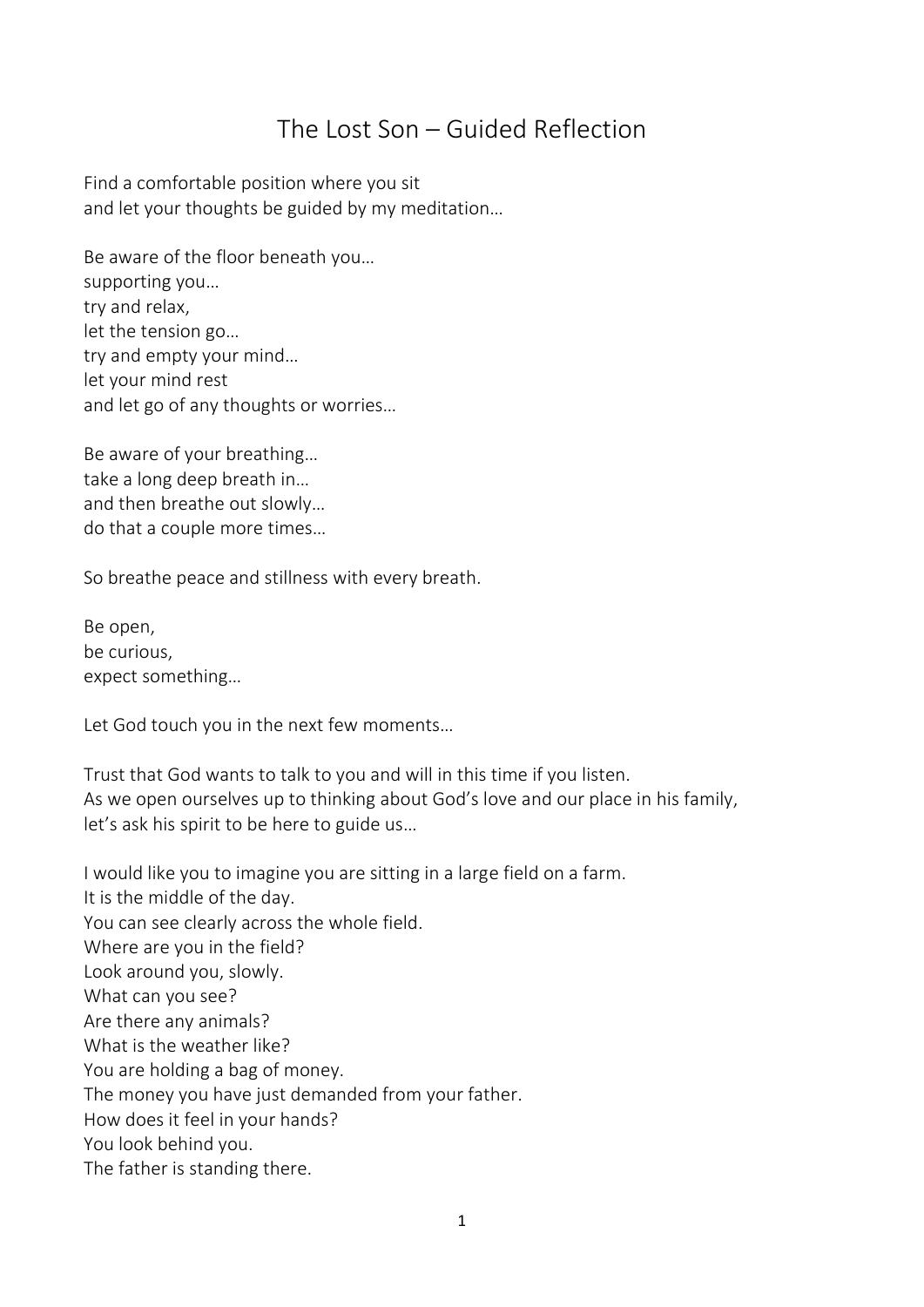He is silent. What does his expression look like? Before he can say anything to you, you turn around and head out of the field, down the road. The road branches off in a long and winding manner. There is plenty of time to walk slowly in the heat of the day. What do you see as you walk? How do you feel? Have you started to think of what to spend your money on when you get to the nearest city? A lot further down the road you turn your head and look back. How does it feel to be this far away from home?

Are you excited once you reach the heart of the city? You have so much money and there is so much to do there.

This is a city where you can have EVERYTHNG and ANYTHING your heart desires. Anything you can think of it is there! Have a look around. You feel your bag of money by your side. What will you spend your money on? What do you go to first? Decide what you want to do and go and do it! Remember, anything you can dream of is in this city!

After you have filled yourself with everything you want, you find the most expensive most lavish and beautiful hotel to stay in. What does it look like? You enter in and buy the most expensive, biggest room! You settle down to sleep.

When you awake, you jump out of bed. Refreshed. You grab your bag of money but realise that it is almost empty. You can't pay the bill for your stay at the hotel. The manager is far from pleased. He throws you out into the street and tells you never to come back.

How did you spend all your money?

You try and remember what you spent it on as you wander the streets. You wander all day trying to find somewhere to stay.

You beg people to let you stay in their house just for one night. You are so tired.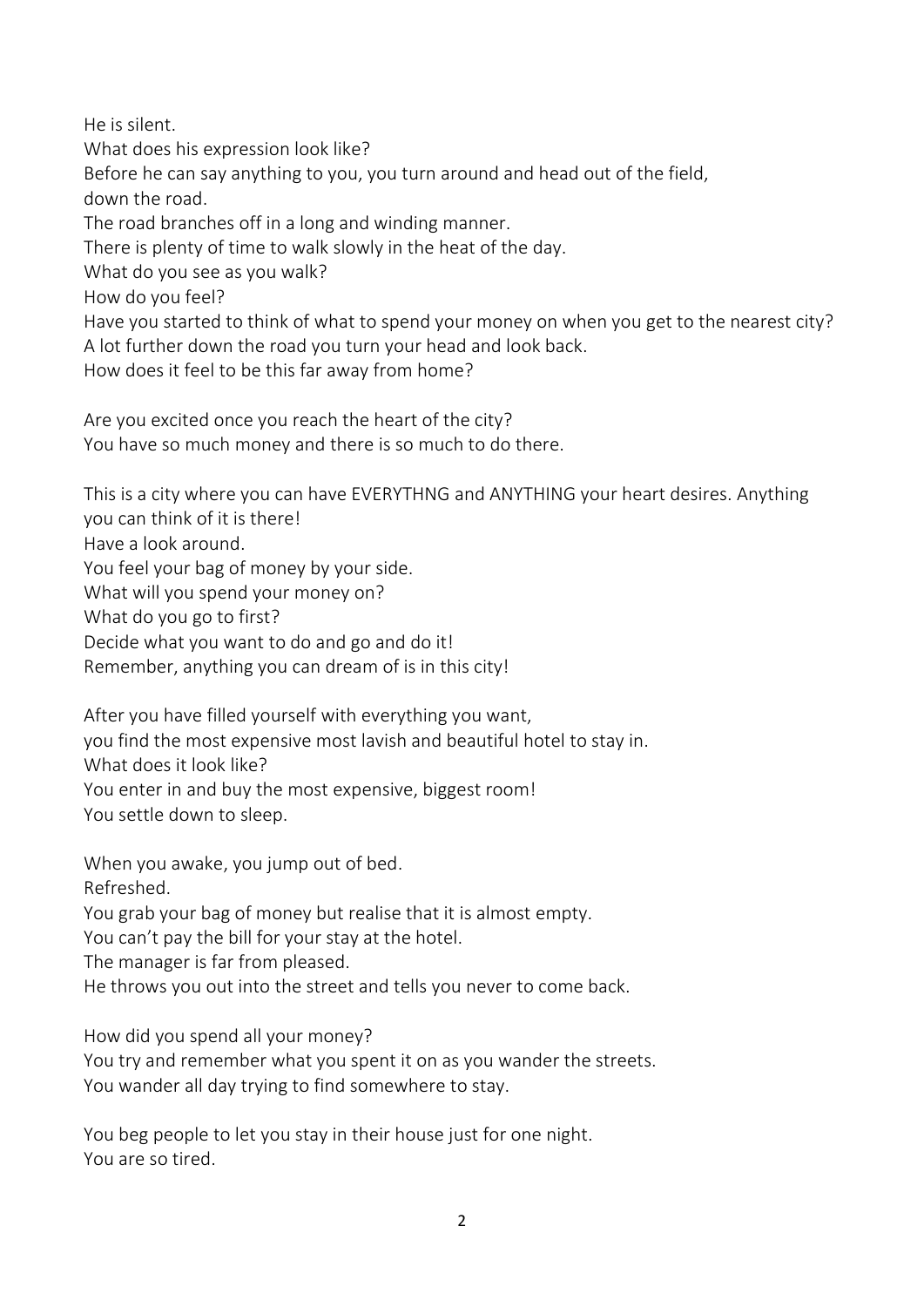No one will let you stay.

You eventually come to a small farm at the end of the city. The owner is there. You beg him to let you stay, just for one night. He tells you he has no space for you but the best he can offer is one of the animal sheds.

He says he can also give you a small wage if you help on the farm. It's not much, but you are so desperate and exhausted you can't refuse.

You start to work. How do you feel at this moment? You work for as long as you can. Do you think of home? You come to your senses!

You thought that there were better things in the big city. Things that could make you happier. You think over all that has happened. Why did you want to leave the fathers house?

You slowly get up and head back home, back down the long dusty road.

The farmland comes up ahead in the distance. It gets nearer and nearer. As you get close you catch sight of a figure standing at the end of the road.

It is a man. As you get closer you realise it is your father!

Suddenly, your father spots you, and he runs towards you. How do you feel as you see him running to you?

He looks happy and is shouting something. What is he saying? He reaches you. He throws his arms around you. How does it feel, to be held so lovingly?